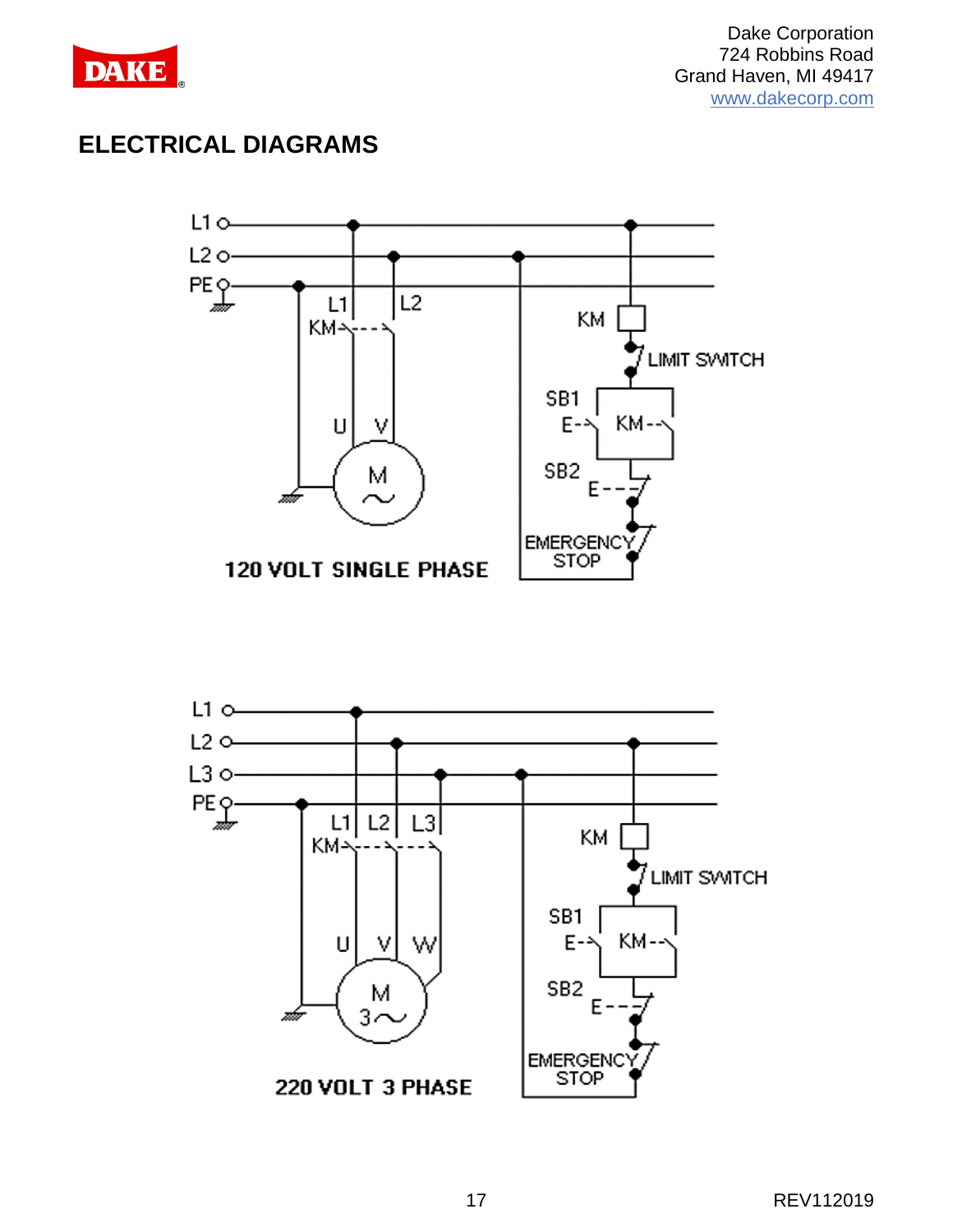

## **EXPLODED VIEWS & PART LISTS**

**TB-16 & SB-16:**

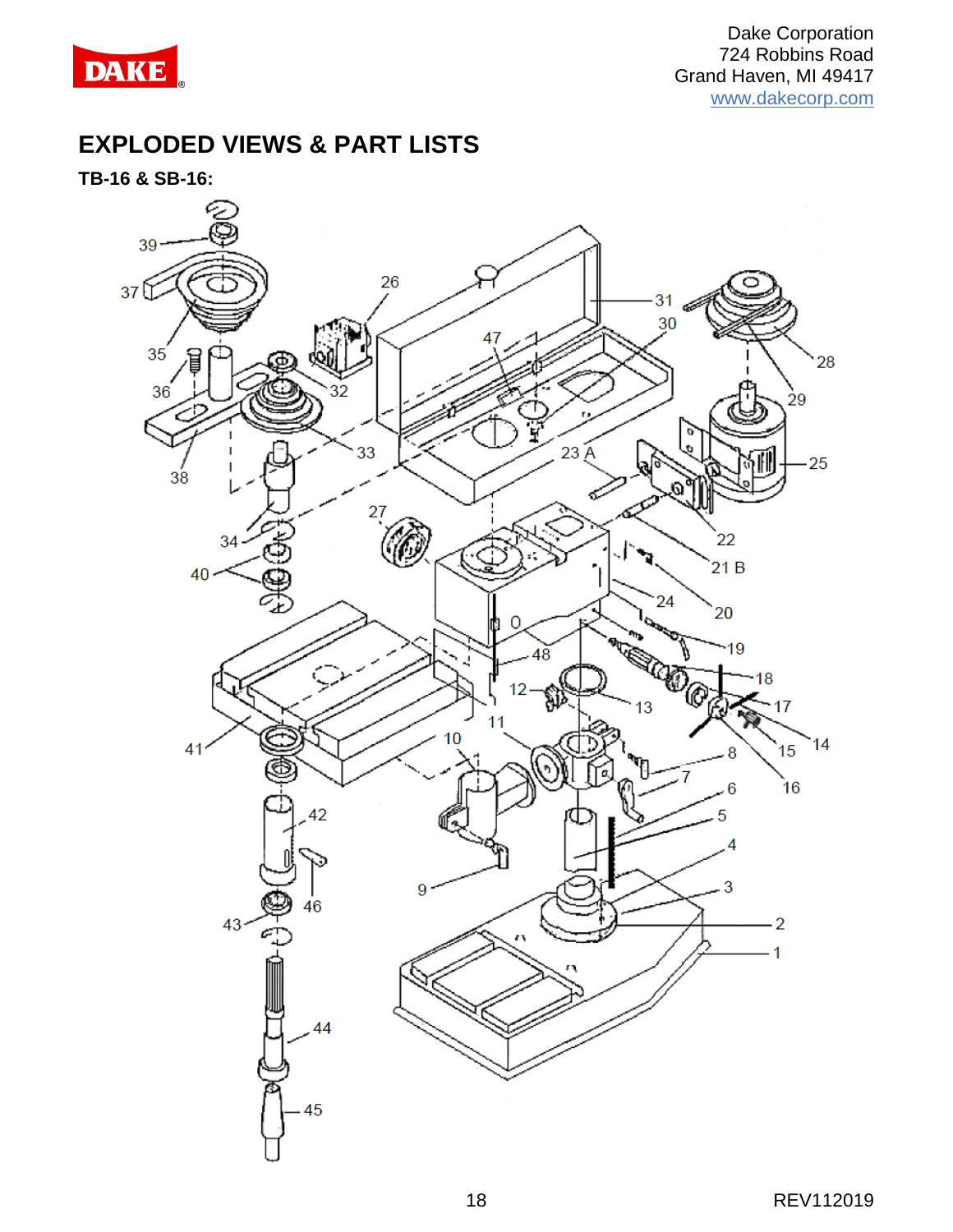

Ĩ.

#### **TB-16 & SB-16:**

|                |                           | <b>Model Number:</b> |              |
|----------------|---------------------------|----------------------|--------------|
| Item No.       | <b>Part Description</b>   | <b>TB-16</b>         | <b>SB-16</b> |
| 1              | <b>Base</b>               | 301002               | 301001       |
| $\overline{2}$ | Flange                    | 301003               | 301004       |
| 3              | Spring Washer (4x)        | 13mm                 | 13mm         |
| $\overline{4}$ | Screw (M13 x 16mm L)      | 300999               | 300999       |
| 5              | Column                    | 301005               | 301006       |
| 6              | Rack                      | 301007               | 301007       |
| $\overline{7}$ | Handle                    | 301008               | 301008       |
| 8              | <b>Clamp Bolt</b>         | 301009               | 301009       |
| 9              | <b>Clamp Bolt</b>         | 301010               | 301010       |
| 10             | Table Arm                 | 301011               | 301011       |
| 11             | <b>Table Bracket</b>      | 301012               | 301012       |
| 12             | Worm                      | 301056               | 301056       |
| 13             | Collar                    | 301013               | 301013       |
| 14             | Feed Handle (3x)          | 301014               | 301014       |
| 15             | Lock Handle               | 301070               | 301070       |
| 15A            | <b>Lock Screw</b>         | 302818               | 302818       |
| 16             | <b>Feed Head</b>          | 301016               | 301016       |
| 17             | <b>Spindle Scale</b>      | 301017               | 301017       |
| 18             | <b>Feed Shaft</b>         | 301018               | 301018       |
| 19             | <b>Belt Adjust Handle</b> | 301019               | 301019       |
| 20             | Wing Bolt (M10 x 35mm L)  | 301077               | 301077       |
| 21             | $Road - B$                | 301022               | 301022       |
| 22             | <b>Motor Plate</b>        | 301021               | 301021       |
| 23             | Road $-$ A                | 301020               | 301020       |
| 24             | Head                      | 301023               | 301023       |
| 25             | Motor                     | 300993               | 300993       |
| 26             | Switch                    | 301024               | 301024       |
| 27             | Spring & Cap Base         | 301025               | 301025       |
| 28             | <b>Motor Pulley</b>       | 301026               | 301026       |
| 29             | Belt A28                  | 301027               | 301027       |
| 30             | Screw (4x)                | 300998               | 300998       |
| 31             | <b>Pulley Cover</b>       | 301028               | 301028       |
| 32             | <b>Insert Pulley Nut</b>  | 301029               | 301029       |
| 33             | <b>Spindle Pully</b>      | 301030               | 301030       |

 $\mathsf{r}$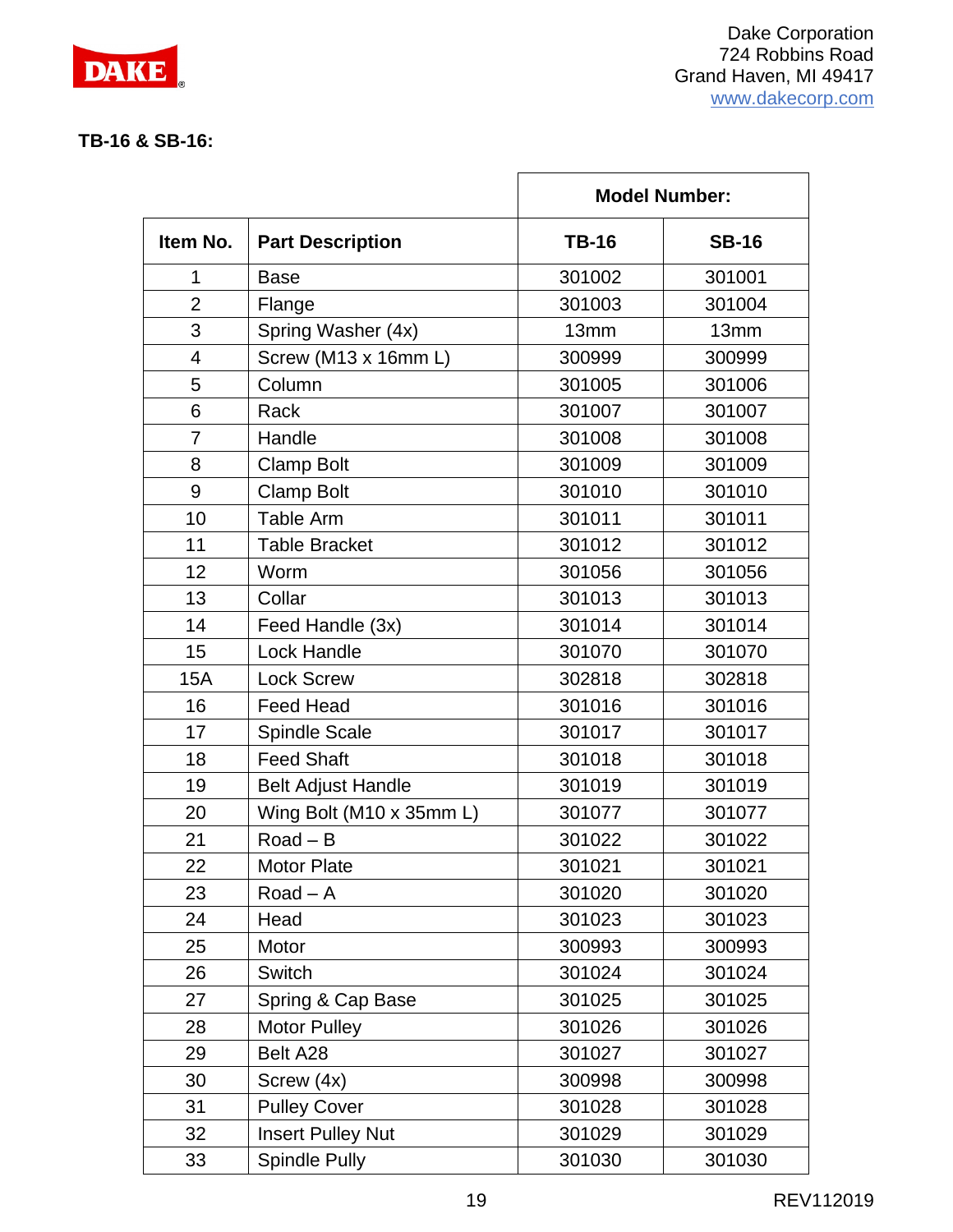

|          |                                    | <b>Model Number:</b> |              |
|----------|------------------------------------|----------------------|--------------|
| Item No. | <b>Part Description</b>            | <b>TB-16</b>         | <b>SB-16</b> |
| 34       | <b>Insert Pulley Shaft</b>         | 301031               | 301031       |
| 35       | <b>Middle Pulley</b>               | 301032               | 301032       |
| 36       | Screw & Spring (2x)                | 301033               | 301033       |
| 37       | Belt A23                           | 301093               | 301093       |
| 38       | <b>Middle Pulley Shaft</b>         | 301034               | 301034       |
| 39       | Bearing 6203Z                      | 300987               | 300987       |
| 40       | Bearing 6203Z                      | 300987               | 300987       |
| 41       | Table                              | 301035               | 301035       |
| 42       | Quill (1.85")                      | 301036               | 301036       |
| 43       | Bearing 6003Z                      | 300988               | 300988       |
| 44       | Spindle                            | 301037               | 301037       |
| 45       | Arbor                              | 301038               | 301038       |
| 46       | Wedge                              | 301039               | 301039       |
| 47       | <b>Belt Cover Interlock Switch</b> | 300992               | 300992       |
| 48       | <b>Plexiglass Chuck Guard</b>      | 300997               | 300997       |
| N/A      | Chuck (13mm)                       | 301870               | 301870       |
| N/A      | Key (13mm)                         | 301968               | 301968       |

*Please contact factory for current prices.*

# **ORDERING INFORMATION**

Parts are available for direct purchase from Dake or through a distributor. When placing a parts order, you will need to provide the part number, name of part, and model number. All parts shipped F.O.B. Factory in Grand Haven, MI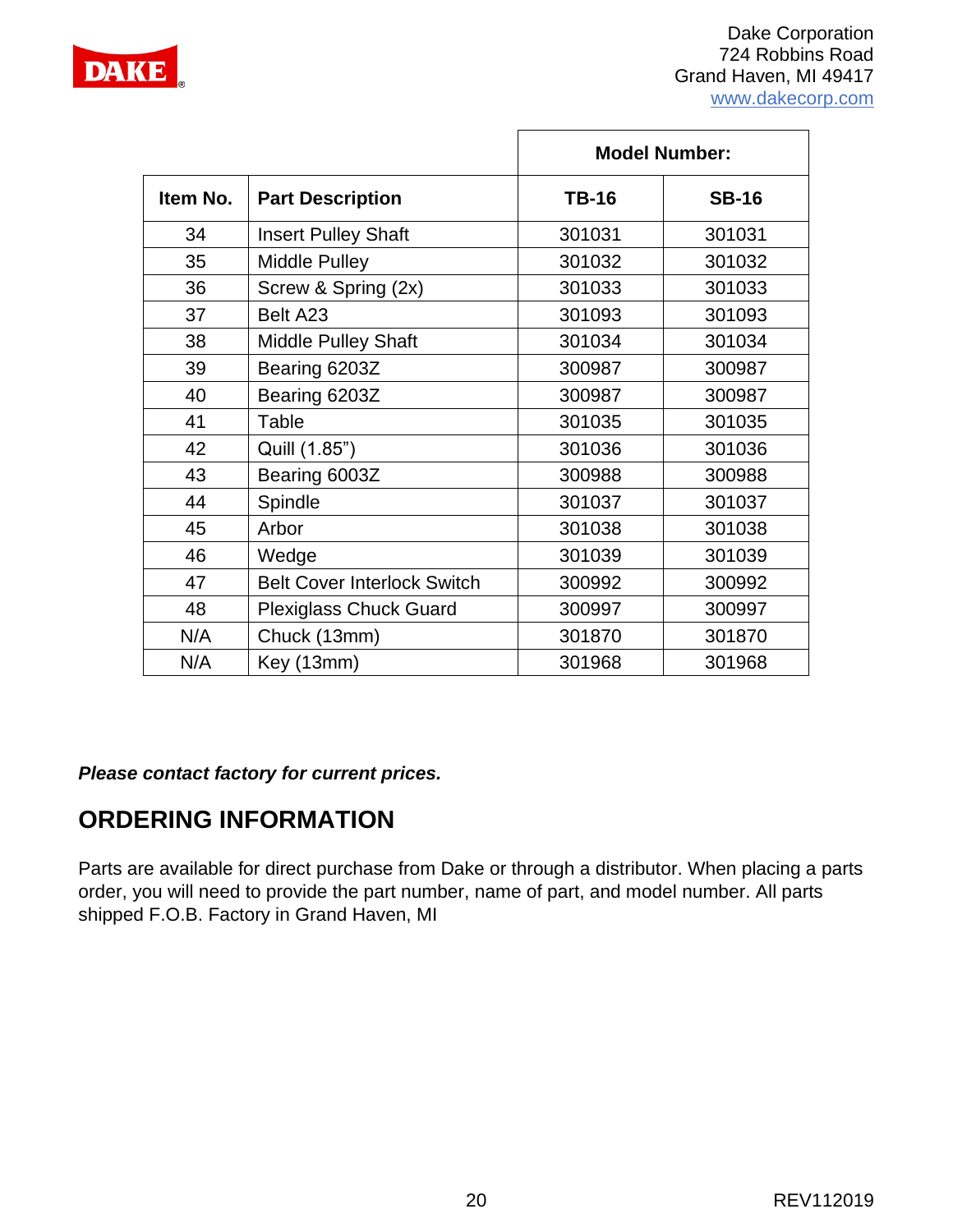

**SB-25 & SB-32:**

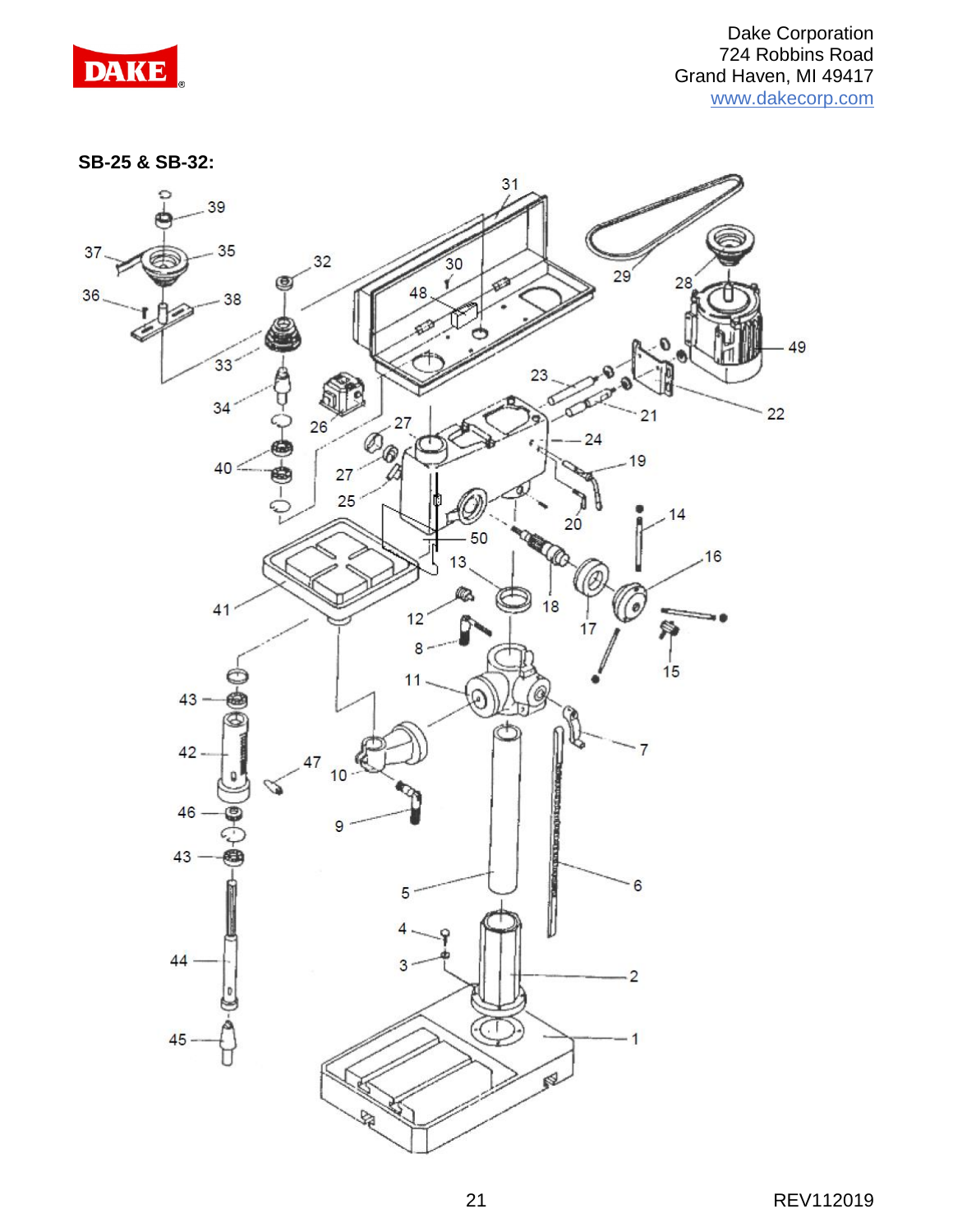

#### **SB-25 & SB-32:**

|                |                           | <b>Model Number:</b> |              |
|----------------|---------------------------|----------------------|--------------|
| Item No.       | <b>Part Description</b>   | <b>SB-25</b>         | <b>SB-32</b> |
| 1              | <b>Base</b>               | 301040               | 301041       |
| $\overline{2}$ | Flange                    | 301042               | 301043       |
| 3              | Spring Washer (4x)        | 13mm                 | 13mm         |
| $\overline{4}$ | Screw (M13 x 16mm L)      | 300999               | 300999       |
| 5              | Column                    | 301044               | 301045       |
| 6              | Rack                      | 301047               | 301046       |
| $\overline{7}$ | Handle                    | 301048               | 301048       |
| 8              | <b>Clamp Bolt</b>         | 301049               | 301049       |
| 9              | <b>Clamp Bolt</b>         | 301051               | 301051       |
| 10             | <b>Table Arm</b>          | 301052               | 301053       |
| 11             | <b>Table Bracket</b>      | 301055               | 301054       |
| 12             | Worm                      | 301056               | 301056       |
| 13             | Collar                    | 301057               | 301058       |
| 14             | Feed Handle (3x)          | 301059               | 301059       |
| 15             | Lock Handle               | 301070               | 301070       |
| <b>15A</b>     | <b>Lock Screw</b>         | 302818               | 302818       |
| 16             | <b>Feed Head</b>          | 301069               | 301069       |
| 17             | Spindle Scale             | 301071               | 301072       |
| 18             | <b>Feed Shaft</b>         | 301073               | 301074       |
| 19             | <b>Belt Adjust Handle</b> | 301075               | 301076       |
| 20             | <b>Wing Bolt</b>          | 301077               | 301078       |
| 21             | Road $-$ A                | 301079               | 301080       |
| 22             | <b>Motor Plate</b>        | 301081               | 301081       |
| 23             | Road $-$ B                | 301082               | 301083       |
| 24             | Head                      | 301060               | 301084       |
| 25             | <b>Spring Base</b>        | N/A                  | N/A          |
| 26             | Switch                    | 301061               | 301062       |
| 27             | Spring & Cap              | 301063               | 301064       |
| 28             | <b>Motor Pulley</b>       | 301065               | 301065       |
| 29             | <b>Belt</b>               | 301066               | 301066       |
| 30             | Screw (4x)                | 300998               | 300998       |
| 31             | <b>Pulley Cover</b>       | 301067               | 301068       |
| 32             | <b>Insert Pulley Nut</b>  | 301085               | 301086       |